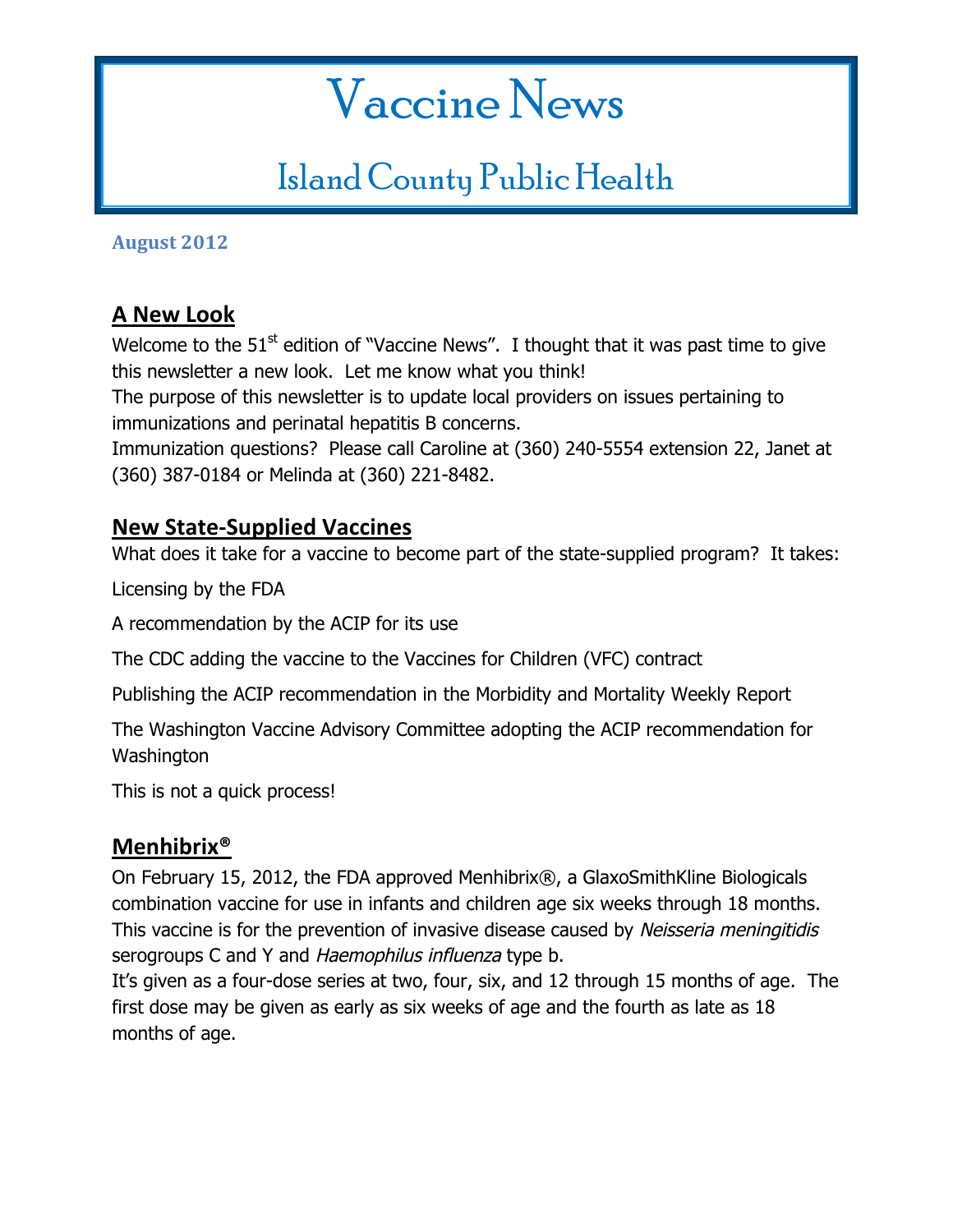#### **Pertussis Epidemic in Washington**

Washington is experiencing a substantial rise in pertussis cases, beginning in mid-2011, so much so that the Washington State Secretary of Health declared a pertussis epidemic on April 3, 2012. There have been 3,285 cases this year as of July 28<sup>th</sup>. Compare that number to the 253 cases in the same period in 2011. Cases this year so far are almost 13 times that for the same period in 2011!!!

The overall incidence is 48.8 cases of pertussis per 100,000. The highest incidence is in the 10- to 13-year-olds at 231.8 per 100,000. Thirty-three counties (of 39) have had cases.

There have been 204 babies (those under the age of one) reported to have pertussis and 40 of them have been hospitalized. No deaths have been reported in this age group.

Unfortunately, even those who have been vaccinated are getting pertussis. The good news for them is that their symptoms are milder, the length of the illness is shorter, and they are less likely to spread the disease to others. DOH and CDC are conducting a case-control study to learn more about the factors contributing to waning immunity. There is concern that while the acellular form of the vaccine has fewer side effects, the whole cell version conferred immunity that lasted longer. Those who are now 13 or 14 years old only had doses of DTaP. They are part of the age group with the highest incidence of disease.

Even with the concerns about DTaP, vaccination is still the most effective strategy to reduce morbidity and mortality caused by pertussis. Unvaccinated persons remain at a much higher risk for pertussis than those who've been vaccinated. Information gained from the epidemic in California in 2010 showed that unvaccinated children are eight times more likely to get pertussis than those who are fully vaccinated.

DOH and the CDC have reviewed all pertussis cases reported between January 1 and June 16, 2012. The results of the review were described in the MMWR. The article may be accessed at

http://www.cdc.gov/mmwr/preview/mmwrhtml/mm6128a1.htm?s\_cid=mm6128a1\_w

#### *The Forgotten Story*

The latest edition (2010) is a collection of stories about families who've suffered the costs of not vaccinating. It's published by Texas Children's Hospital. Each book is \$3.50 and is also available in an abbreviated Spanish-language edition. You may order copies at https://www.tchorderprocessing.com/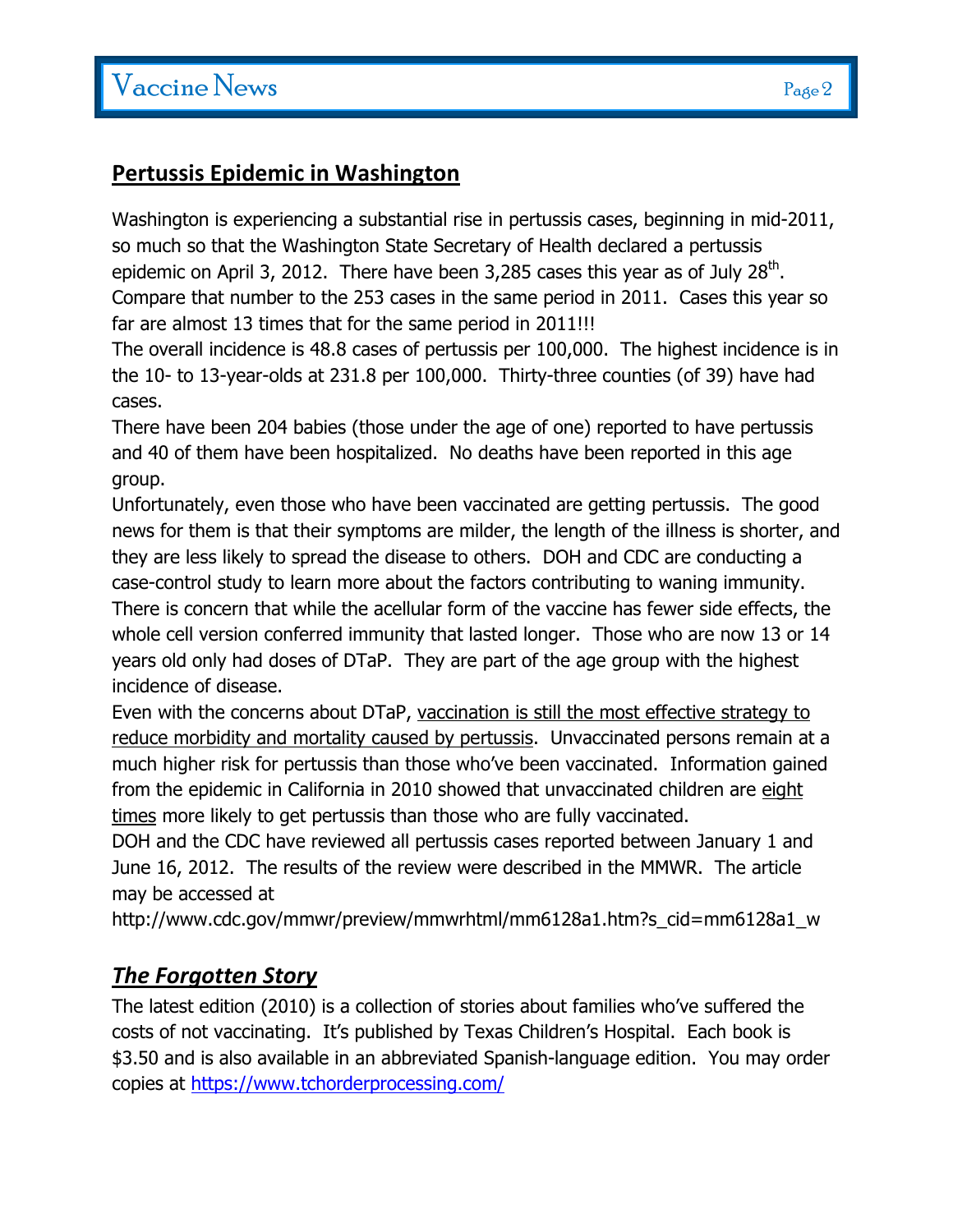#### **Influenza Activity 2011-2012**

This influenza season was mild compared with recent years. Influenza A (H3N2) strain predominated and two variations of H1N1 strains circulated widely. There were cases of influenza B as the influenza A activity declined. In the U.S., the number of cases peaked the week ending March  $17^{\text{th}}$ .

# **Composition of the 2012-2013 Influenza Vaccine**

The FDA recommended that the trivalent vaccine used this season in the U.S. include A/California/7/2009-like (pH1N1), A/Victoria/361/2011-like (H3N2), and B/Wisconsin/1/2010-like (B/Yamagata lineage). This recommendation is based on global influenza virus surveillance data related to epidemiology and antigenic characteristics, serologic responses to 2011-2012 trivalent seasonal vaccines, and the availability of candidate strains and reagents.

### **Vaccine Package Inserts**

Ever misplaced, recycled or just plain tossed the vaccine package insert only to find you need it? Besides the manufacturer's and the FDA's websites, you can also find a copy at www.immunize.org. The inserts are in the "Directory of Immunization Resources" section.

# **Perinatal Hepatitis B**

Asian and Pacific Islanders make up less than 5% of the total population in the U.S. but account for more than 50% of Americans living with chronic hepatitis B. Despite these high rates, many are not tested for hepatitis B. They are unaware of their infection and many recent immigrants do not have access to medical services that can help save lives. As a result, chronic hepatitis B and associated liver cancer in Asian and Pacific Islanders is one of the most serious health disparities in the U.S. The death rate from hepatitis B among Asian and Pacific Islanders is seven times greater than rates among whites.

Testing is recommended for the following groups:

- All people born in countries where hepatitis B is common
- All people born in the U.S. who were not vaccinated at birth and have at least one parent born in a country with high hepatitis B rates
- Those who live with someone with hepatitis B